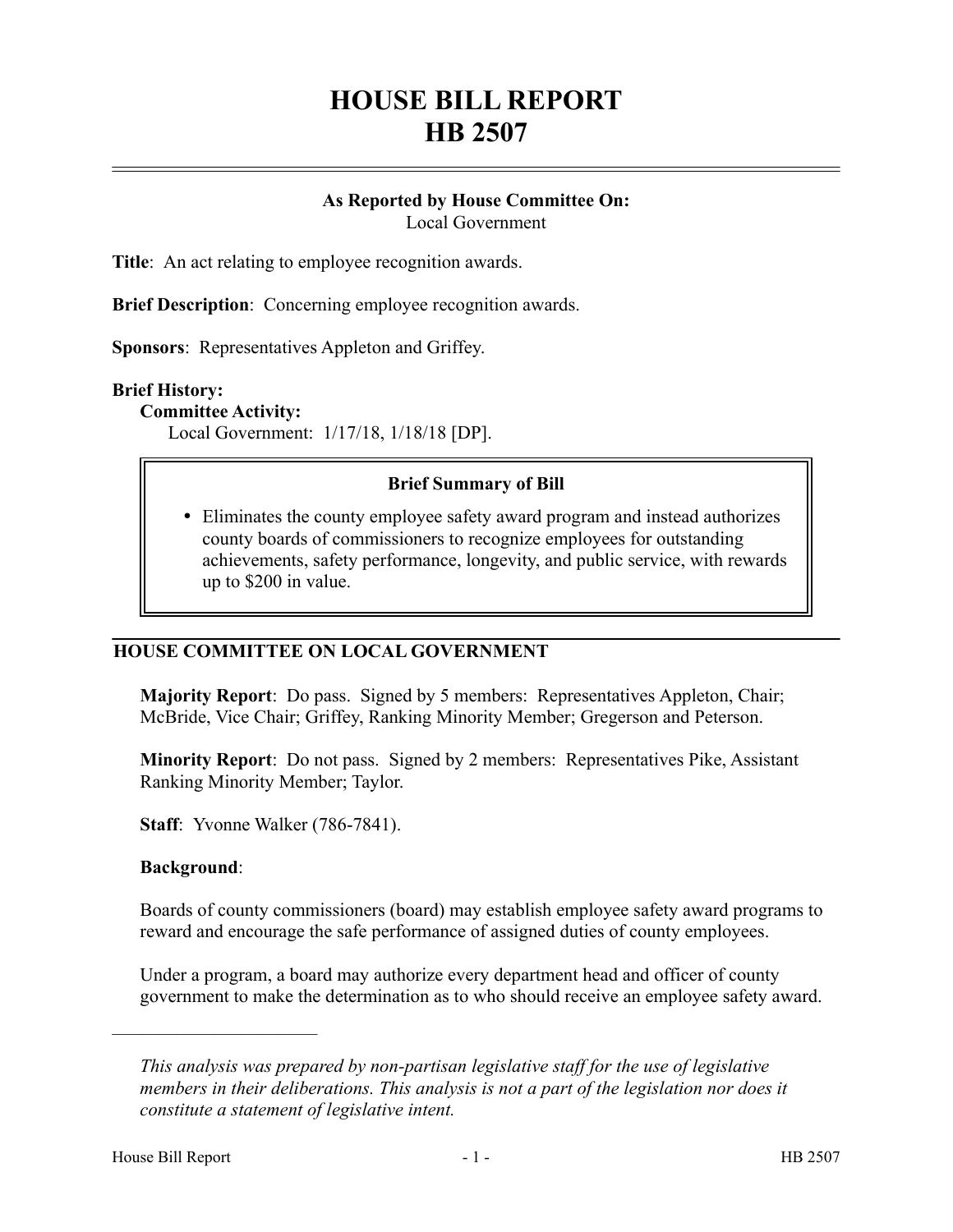Awards are distributed annually from the county general fund according to the following schedule based upon safe and accident-free performance:

- 5 years =  $$2.50;$
- 10 years =  $$5.00;$
- 15 years =  $$7.50;$
- 20 years =  $$10.00;$
- 25 years =  $$12.50$ ; and
- 30 years =  $$20.00$ .

A board may give department heads and county officers the discretion to purchase a noncash award of equal value in lieu of the cash award. If a noncash award is given, the warrants must be made payable to the business where the award is purchased. Safety awards made to persons whose safe and accident-free performance has directly benefited the county road system are paid from the county road fund by warrant**.**

–––––––––––––––––––––––––––––––––

### **Summary of Bill**:

The county employee safety award program is eliminated and instead each board may recognize employees individually or as a class for outstanding achievements, safety performance, longevity, public service, or service. Rewards may not exceed \$200 in value and may be given in cash or noncash items that includes but is not limited to pins, certificates, clocks, and calculators.

A board must establish award criteria and the methods for funding any awards program. Funding for the awards may be as a direct cost within a board's own budget or as an internal service provided to its office and department, with the costs allocated to them through an appropriate internal service fund.

–––––––––––––––––––––––––––––––––

**Appropriation**: None.

**Fiscal Note**: Available.

**Effective Date**: The bill takes effect 90 days after adjournment of the session in which the bill is passed.

## **Staff Summary of Public Testimony**:

(In support) The current statute only addresses safety awards. This bill expands the award program to all types of recognition and it follows the statutory model that governs rewards for state employees. This bill is a way to modernize the award system for county employees. A \$2.50 reward is not a big award but a \$200 reward is an incentive. It is important to fix this statute. This is a way to recognize the great work that employees do for the citizens they serve.